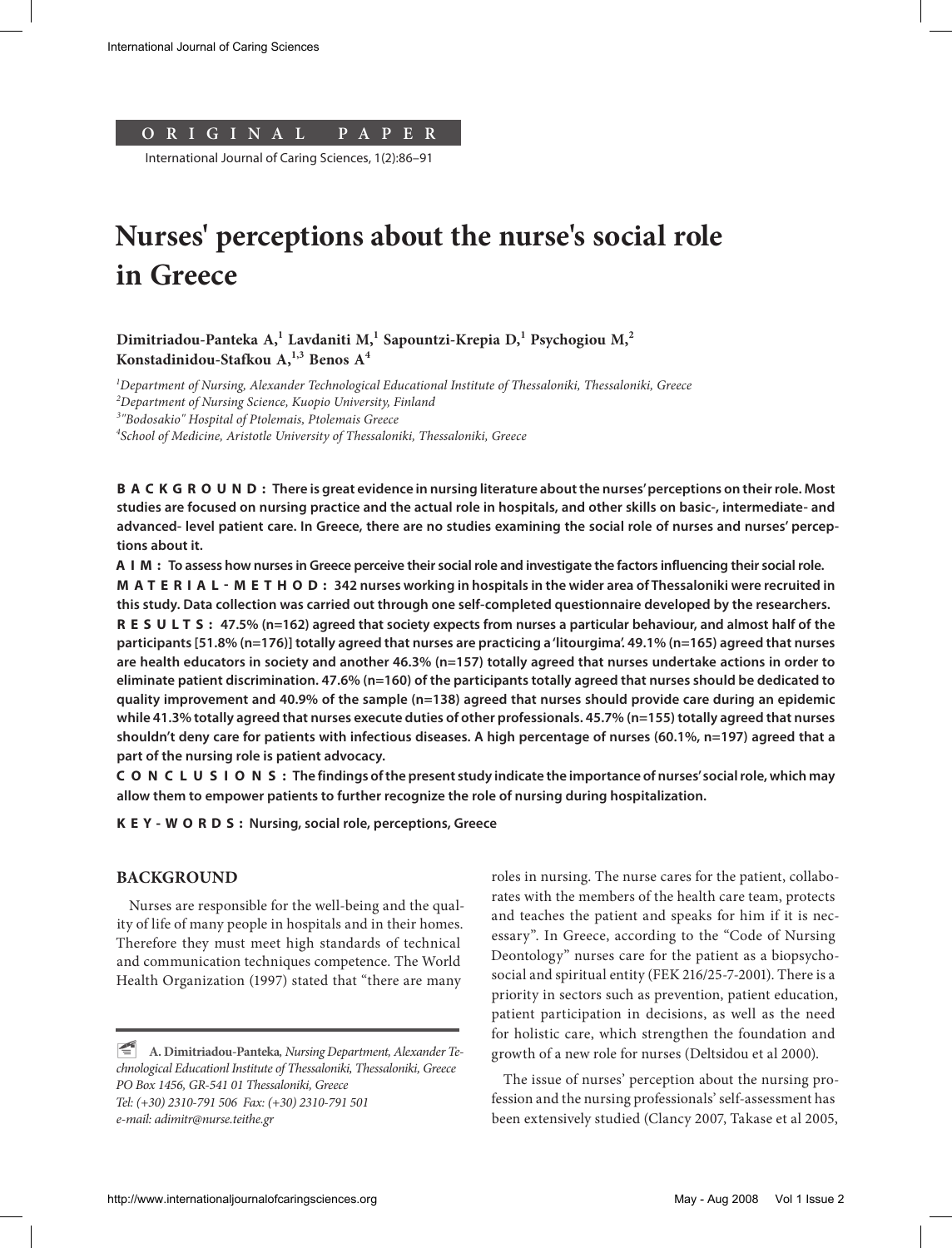# **NURSES' PERCEPTIONS ABOUT THEIR SOCIAL ROLE** 87

Tzeng 2006, Buerhaus et al 2005, Sousa & Hortense 2006). Studies investigating the nurses' perceptions about their role are primarily focused on nursing practice and their actual role in hospitals (Lu et al 2007, Nikbaht et al 2006, Siebens et al 2006, Tzeng 2004). Nurses reported different role perceptions across educational groups and these roles are in the domain of the patient's physical care, psychosocial care, and communication (Lu et al 2007). Other nurses stated that their role focused on their skills on basic-, intermediate- and advanced- level patient care (Tzeng 2004). Nursing students and other health professionals attribute to nurses the characteristics of neat, responsible, clean, careful and efficacious (Sousa & Hortense 2006). Also, it is reported that nursing is perceived by an institutional and socio-cultural perspective, and alternates between a routine medical-technical approach and a caring approach (Nikbaht et al 2006).

In some studies, nurses were proud about their job, considered that they are competent health professionals having great responsibility (Siebens et al 2006), and felt that they are respected and trusted professionals (Clancy 2007). In one qualitative study, nurses described their daily work situation as highly stressful and as a scale of balance that oscillated between strain and stimulation (Hallin & Danielson 2007). Also, they suggested that there is a mismatch between the desired nursing role and the actual role in practice. This mismatch is about participation in decision making, professional recognition, and opportunity to earn a higher income (Takasse et al 2005).

There are studies on the perceptions of nursing students (Sousa 2000, Sousa & Hortense 2006, Pearcy & Draper 2008), on perceptions that the role of community psychiatric nurses involves taking a relationship-based, person-centred approach (Barlow 2006), and on the role of support staff in a paediatric palliative care clinic (Swinney et al 2007). Moreover, some studies address the fact that the nurses' professional role in the spiritual care of patients is essential (Baldacchino DR 2006, Lundmark M.2006, van Leeuven R et al 2006) and different factors (such as personal, cultural, and educational factors) play a role in providing this care (van Leeuven et al 2006).

Other studies focus on the public image and the patient's perceptions of nursing, nursing role and nursing care (Takase et al 2006, Bolton et al 2003, Schmidt 2004, Fox-Wasy et al 2005). Perceptions of nurse staffing influence patient perception of their nursing care (Balton et al 2003, Schmidt 2004). Takase et al (2006) stated that the public image and the self image of nurses improve the nurses' job performance. Therefore, the use of Internet

is an important opportunity to improve the image of the nurse (Kalish 2007).

In Greece, nursing is rooted in the past (Sapountzi-Krepia 2004, Sapountzi-Krepia 2002). Sapountzi-Krepia et al (2007) stated that "the adoption of an international definition of nursing from the Hellenic Nurses Association combined with the nursing shortage and the lack of a systemic informing of citizens about nursing and nursing's contribution does not help the Greek society to comprehend the nurses' exact professional and social role". In the same qualitative study, nurses and nursing students define nursing as: an occupation or service, a science or art, an offering of care, a physical or psychological support, in relation to the recipients of nursing care and in relation to prevention and health promotion (Sapountzi-Krepia et al 2007). Lanara's statement in 1989 that "in Greek hospitals, shortage of graduate nurses, inadequate organization of nursing service, and lack of nurses participation in decision making, lead to nursing problem and to the under-recognition of the nursing professional" is still in effect.

Although the body of evidence regarding perceptions about the nursing role is growing, the existing literature in Greece is mainly focused on the definition of nursing, the nursing shortage and satisfaction from hospital care (Sapounzi-Krepia et al 2006, 2007). To our knowledge there is no prior study in Greece in relation to perceptions about the nurses' social role, so we decided to investigate the nurses' perceptions about their social role.

# **AIM**

The aims of the study were to assess: (a) how nurses in Greece perceive their social role and (b) the factors that influence their social role.

## **MATERIAL-METHOD**

## **Sample and setting**

The study was non-experimental and descriptive in design. The convenience sample consisted of 336 nurses working in hospitals in the wider area of Thessaloniki, Greece. The sample included registered bachelor's and associate degree nurses, as well as assistant nurses serving as registered nurses due to the nursing staff shortage. Inclusion criteria for participation in a study were: (1) willingness to participate, (2) minimum of 6 months experience, (3) having the ability to speak and read Greek and (4) employment in clinical area.

All potential participants were approached by a member of the research team and were given written information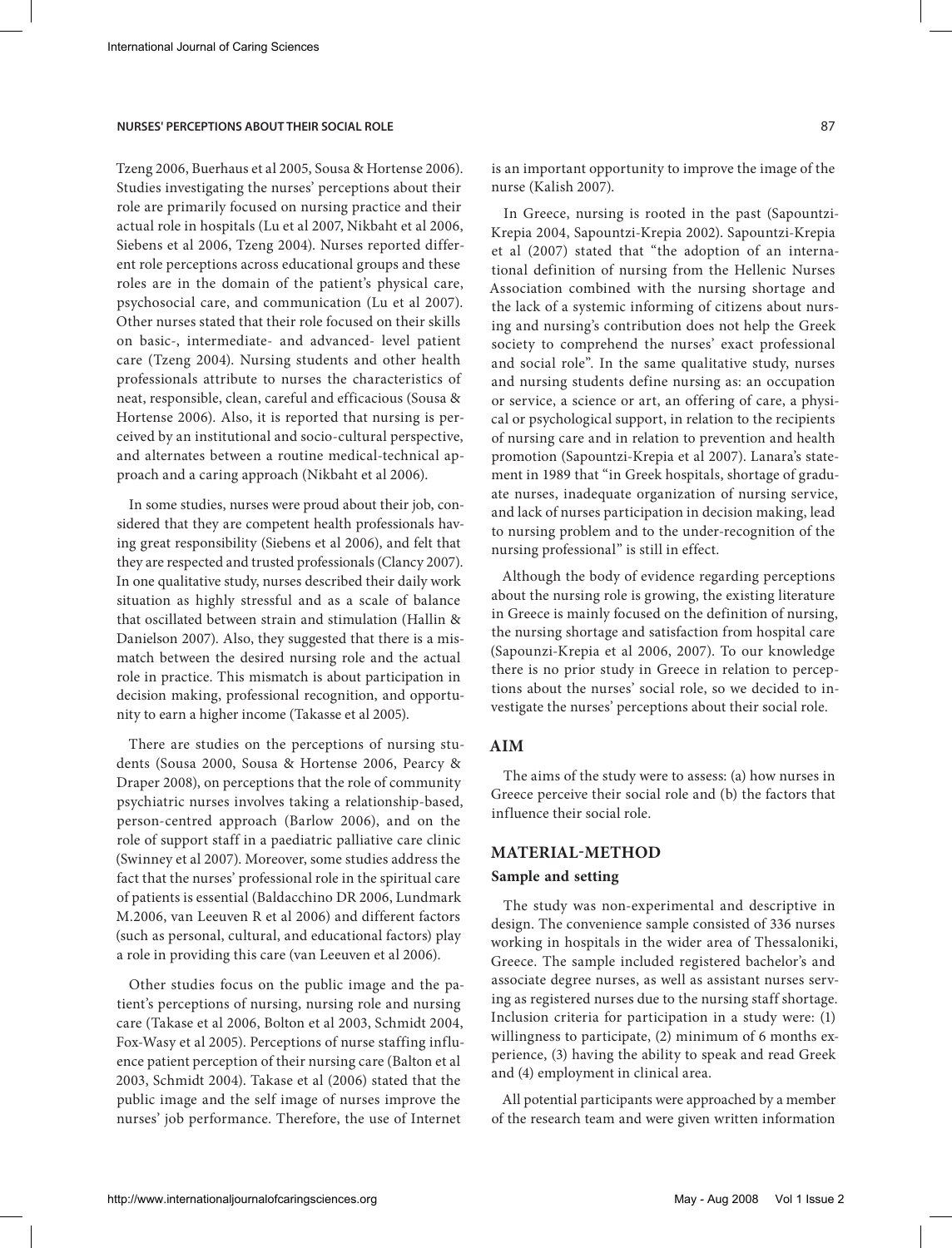about the purpose of the study, including confidentiality issues. They were asked to give their informed consent in order to take part in the study. Then, 600 questionnaires were distributed to the nurses who agreed to participate in the study. Finally, a total of 342 nurses returned completed questionnaires (response rate of 57%).

#### **Ethical approval of the study**

The study was approved by the Nursing Specialties Sector of the Alexander Technical Education Institute of Thessaloniki, which acted as an ethics committee.

# **Instrument**

Data collection was carried out through a self-completed questionnaire. This questionnaire was developed by the researchers and was divided into two parts: (1) the first part included questions for eliciting information about demographic characteristics and (2) the second part included items about the participants' understanding of the perceived social status of nursing in the Greek society.

The internal consistency of this questionnaire was checked by Cronbach's alpha and proved to be good (Cronbach's alpha=0.75).

#### **Data analysis**

Data were analyzed using the Statistical Package for Social Scientists (SPSS 11.0) for Windows. Descriptive statistics were used for the analysis and presentation of demographic data. For data not normally distributed, non-parametric tests (Spearman correlation-Coefficient) were used. Correlations were calculated using the Spearman correlation-Coefficient.

#### **RESULTS**

The sample consisted of 342 members of nursing staff working in hospitals. The participants were predominately female (n=295, 86.3%), with a mean age of 41.2 years. The vast majority of participants were married (n=239, 72.2%), most were graduates of a Technological Educational Institute (n=239, 69.9%), and head-nurses (n=204, 61.8%). Table 1 presents the demographic and educational characteristics of the sample.

Table 2 shows the nursing staff's opinions about the nurses' social role. Many participants 47.5% (n=162) agree that society is expecting a particular behaviour from nurses, and about half of the participants (51.8%, n=176) totally agreed that nurses are practicing a 'litourgima' (service). Almost half of the respondents (49.1%, n=165) agreed that nurses are health educators in society,

## 88 **A. DIMITRIADOU-PANTEKA et al.**

| Table 1. Demographic characteristics of the sample |     |      |  |  |
|----------------------------------------------------|-----|------|--|--|
| Variable                                           | N   | (% ) |  |  |
| Gender                                             |     |      |  |  |
| Male                                               | 47  | 13.7 |  |  |
| Female                                             | 295 | 86.3 |  |  |
| Nursing education                                  |     |      |  |  |
| University                                         | 30  | 8.8  |  |  |
| Technological Educational<br>Institute             | 239 | 69.9 |  |  |
| Master's Degree                                    | 22  | 6.8  |  |  |
| Nursing specialization                             | 79  | 23.2 |  |  |
| Vocational Nursing School<br>(Secondary education) | 73  | 21.3 |  |  |
| <b>Family Status</b>                               |     |      |  |  |
| Single                                             | 66  | 19.9 |  |  |
| Married                                            | 239 | 72.2 |  |  |
| Widowed                                            | 9   | 5.1  |  |  |
| Divorced                                           | 17  | 5.1  |  |  |
| Position in the hospital                           |     |      |  |  |
| Nurse Director                                     | 4   | 1.2  |  |  |
| Nursing Manager                                    | 9   | 2.7  |  |  |
| Head nurse                                         | 40  | 12.1 |  |  |
| Nurse                                              | 204 | 61.8 |  |  |
| Assistant nurse                                    | 73  | 22.1 |  |  |

and 46.3 % (n=157) totally agreed with the statement that nurses undertake actions in order to eliminate patient discrimination. 47.6% (n=160) totally agreed that nurses should be dedicated to quality improvement. Moreover 40.9% of the sample (n=138) agreed that nurses should provide care during epidemics, while 41.3% totally agreed that nurses execute duties of other professionals. 45.7% (n=155) totally agreed that nurses shouldn't deny care to patients with infectious disease. Furthermore a high percentage of nurses (60.1%, n=197) agreed that part of the nursing role is patient advocacy.

The first five variables that investigate perceptions for the social role have significant cross-correlation (P<0.001). Their sum created a new variable that constitutes the indicator of the sample's perceptions about the nurses' social role. Table 3 presents the correlations between variables.

Table 4 presents factors that influenced the nurses' perceptions. Statistically significantly factors are: postgraduate education (P=0.015), sufficient material resources (P=0.007), and number of night shifts (P=0.043)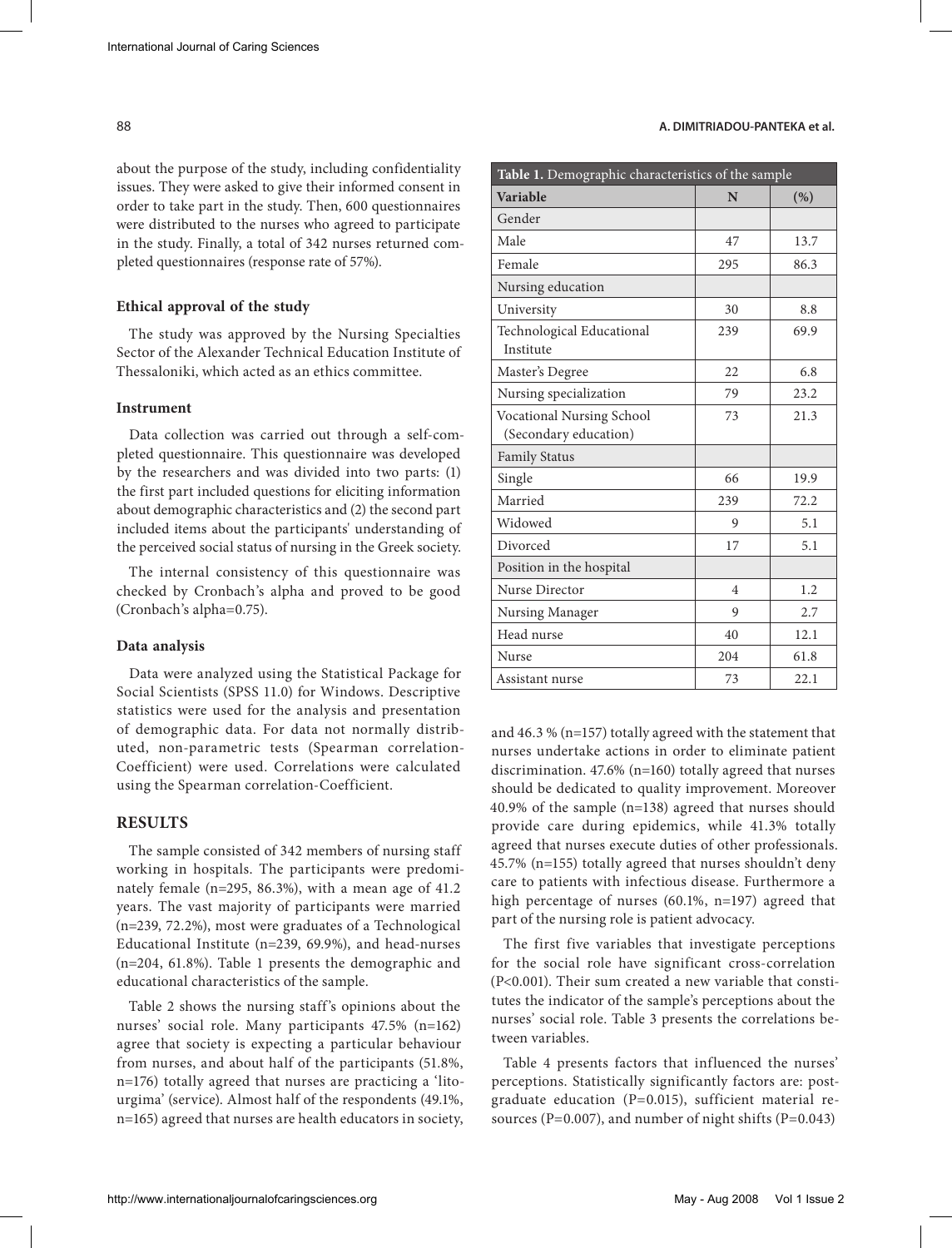| Table 2. The nursing staff's perceptions about the nurse' social role                                                                                      |                 |                  |                 |          |       |      |               |        |
|------------------------------------------------------------------------------------------------------------------------------------------------------------|-----------------|------------------|-----------------|----------|-------|------|---------------|--------|
| Question                                                                                                                                                   |                 | Tottaly disagree |                 | Disagree | Agree |      | Totally agree |        |
|                                                                                                                                                            | Z               | (%)              | Z               | (%)      | Z     | (%)  | Z             | $(\%)$ |
| Society expects from nurses not only the correct application of knowledge<br>matches their profession<br>and abilities, but also a special behaviour which | ৩               | $\frac{8}{1}$    | $\overline{2}$  | 3.5      | 162   | 47.5 | 161           | 47.2   |
| To act as if they perform a 'litourgima' (service)                                                                                                         | Ņ               | 2.1              | 28              | 8.3      | 128   | 37.8 | 176           | 51.8   |
| To consider themselves teachers/educators of society n health topics                                                                                       | 5               | 1.5              | 56              | 16.7     | 165   | 49.1 | 110           | 32.7   |
| to eliminate every kind<br>To take action personally and in groups in order t<br>of patient discrimination in health care                                  | ∞               | 2.4              | $\overline{4}$  | 13       | 130   | 38.3 | 157           | 46.3   |
| To be dedicated to the constant improvement of quality of health care<br>in the country                                                                    | 2               | $\sim 0$         | 35              | 10.4     | 139   | 41.4 | 160           | 47.6   |
| To offer care during an epidemic risking even their own health                                                                                             | 24              | 7.1              | 69              | 20.5     | 138   | 40.9 | 106           | 31.5   |
| In time of need, e.g. when there is staff shortage and in order not to endanger<br>the patients' lives, to even perform duties of other professionals      | 26              | 7.7              | 60              | 17.7     | 113   | 33.3 | 140           | 41.3   |
| Not to have the right to refuse treatment to a patient with a transmitted disease                                                                          | $\overline{20}$ | 5.9              | $\overline{40}$ | 11.8     | 124   | 36.6 | 155           | 45.7   |
| How do you evaluate the prevalent idea that "Part of the nursing role<br>is to defend the patient in the health care system'                               | ∞               | 2.4              | 67              | 20.4     | 197   | 60.1 | 56            | 17.1   |

## **NURSES' PERCEPTIONS ABOUT THEIR SOCIAL ROLE** 89

#### **DISCUSSION**

The results show that the vast majority of participants were graduates of Technological Educational Institutes. This was expected because nursing tertiary education in Greece is based primarily on Technological Educational Institutes, with only 1 university (Nursing Department of the University of Athens) offering nursing degrees, and only since the late 1980's (Sapountzi-Krepia 2004).

An interesting result is the fact that 47.5% of nurses believe that society expects of them a particular behaviour. This means that nurses recognize that they have a role with ethical codes which determine their behaviour as professionals. It is stated that ethical codes have been developed to guide nursing practice and improve their professional status (Verpeet et al 2005).

Interestingly, a considerable percentage of the sample (51.8%) totally agreed that nurses perform a 'litourgima' (service). In Greece, the term 'litourgima' means "the total duties of the 'litourgos' who is the person engaged in a service beneficial for society" (Tegopoulos & Fytrakis 1997). This finding is explained by the fact that until recently nursing was connected with religion and was presented as an offer towards fellow human beings, so this influenced the nurses' perceptions. In addition, Sapountzi-Krepia et al (2007) stated that "in social speeches many government officers and professors use the term 'litourgima' when referring to nursing as an honour for the nursing profession, while the term is also used sometimes by lay-people, even though the nursing profession has not yet achieved a high social status in Greece".

Almost half of the participants (49.1%) stated that society expects nurses to consider themselves educators for health topics. In Greece, according to the law, registered nurses have the duty to educate and help the patient to provide self-care, and to educate family caregivers about how to care for their patients at home (Law 351/89). It has been reported that health education by nurses is important to patients (Oerman et al 2001) and a nurse teaching about an illness is one of the most important indicators of high quality nursing care for patients (Oerman & Templin 2000).

A quite significant percentage states that nurses should care for patients during epidemics and execute other professionals' duties for the patient's better health. This finding means that nurses have a role characterized as offering of care. This can be attributed to the roots of Greek nursing through its historical development (Sapountzi-Krepia 2002, 2004, Sapountzi-Krepia et al 2007) and to the influence of Christian virtue in the content of nursing practice (Sapountzi-Krepia et al 2007, Lanara 1976).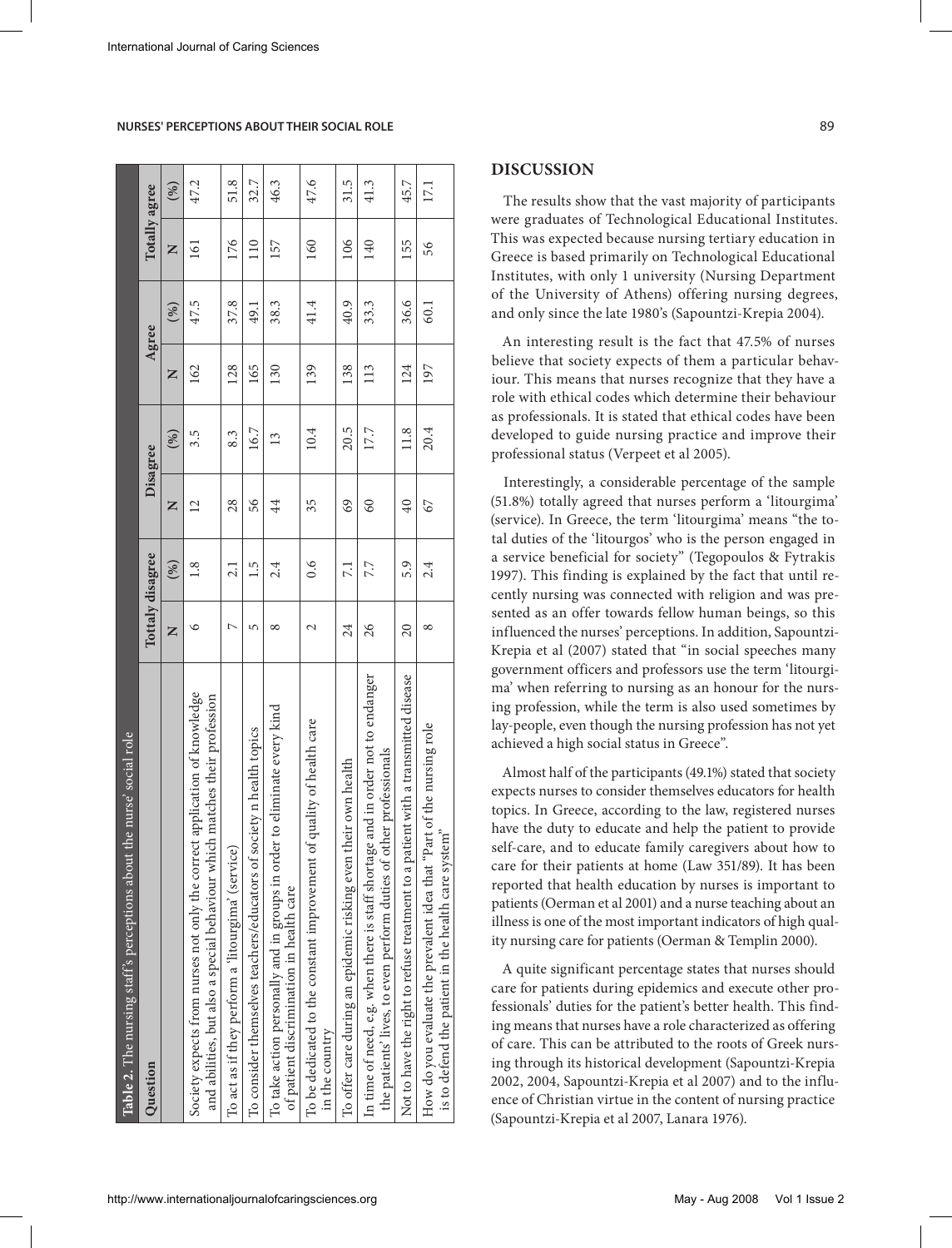## 90 **A. DIMITRIADOU-PANTEKA et al.**

| Table 3. Correlations between the 5 questions of the scale |                  |                           |                 |                     |                        |
|------------------------------------------------------------|------------------|---------------------------|-----------------|---------------------|------------------------|
| <b>Question</b>                                            | <b>Behaviour</b> | "Litourgima"<br>(service) | Social teachers | Personal<br>actions | Quality<br>improvement |
| Not only practice but<br>behaviour                         |                  | $0.310*$                  | $0.279*$        | $0.254*$            | $0.249*$               |
| "Litourgima" (service)                                     | $0.310*$         |                           | $0.379*$        | $0.377*$            | $0.414*$               |
| Social teachers                                            | $0.279*$         | $0.379*$                  |                 | $0.533*$            | $0.453*$               |
| Personal actions                                           | $0.254*$         | $0.377*$                  | $0.533*$        |                     | $0.717*$               |
| Quality improvement                                        | $0.249*$         | $0.414*$                  | $0.453*$        | $0.717*$            |                        |

\*Correlation is significant at the 0.01 level (2-tailed).

| Table 4. Factors that influenced perceptions of nursing<br>staff |                 |         |  |  |  |
|------------------------------------------------------------------|-----------------|---------|--|--|--|
| <b>Factors</b>                                                   | Spearman<br>rho | P-value |  |  |  |
| Age                                                              | $-0.100$        | 0.072   |  |  |  |
| Post graduate education                                          | $-0.226$        | 0.015   |  |  |  |
| Perceptions about sufficient<br>material resources               | $-0.149$        | 0.007   |  |  |  |
| Number of night shifts                                           | $-0.143$        | 0.043   |  |  |  |
| Work experience                                                  | $-0.100$        | 0.077   |  |  |  |
| Place of work                                                    | $-0.100$        | 0.097   |  |  |  |

A high percentage of subjects (47.6%) reported that nurses should be dedicated to quality improvement of care. This was an expected outcome because patients have connected nurses with quality of care in hospitals, since they were with them and cared for them continuously 24 hours a day. The World Health Organization (WHO) stated that the nurse has the final responsibility for the quality of care that patients receive during their hospital stay (WHO, 1997). Moreover, the literature provides evidence that the quality of nursing-care processes affects health-related patient outcomes during and after hospitalization (Lee et al 1999).

A high percentage of the sample (60.1%) agreed that nurses are advocates for patients in health care settings. Advocacy is universally considered a moral obligation in nursing practice (McDonald 2007) and gives nursing a very special place in health care (WHO 1997). There is evidence about the nurses' perceptions of patient advocacy (McGrath & Walker 1999, O'Connor & Kelly 2005), about advocacy definition (Boyle 2005, Vaartio et al 2006), advocacy in perioperative settings (Boyle 2005) and neonatal intensive care units (Monterosso et al 2005). In Greece, further research is needed in order to clarify this particular issue.

Perceptions of the nursing role were related to postgraduate education, to the sufficiency of material resources, and the number of night shifts (P<0.005). The relation of postgraduate education is consistent with another study (Lu et al 2005) in which different role perceptions were reported across educational groups. Also, the results are explained by the fact that the educational level influences and changes perceptions about the nursing role. Moreover, shift work influences perceptions about nursing role, especially in Greece, since the nurses' life is related to it and changes all their social and family activities.

# **CONCLUSIONS**

The present study is the first one in Greece investigating the issue of perceptions about the nurses' social roles. The findings of this study will enable nurses to consider the importance of their social role, which may allow them to empower patients to further recognize the role of nursing during hospitalization. In the light of the present study findings, nurses should find ways to extend their social role in the Greek society.

Furthermore, we believe that our findings may be of interest to nursing educators and authorities, who could introduce specific policies to nursing education in order for nurses to conceive their social role during their basic nursing education.

## **REFERENCES**

- Baldacchino DR (2006). Nursing competencies for spiritual care. *Journal of Clinical Nursing*, 15:885–896
- Barlow K (2007) Perceptions of the role of the community psychiatric nurse. *Nursing Times*, 102:34–38
- Bolton LB, Aydin CE, Donaldson N, Brown DS, Nelson MS, Harms D (2003) Nurse staffing and patients perceptions of nursing care. *Journal of Nursing Administration*, 33:607–614
- Boyle HJ (2005). Patient advocacy in the perioperative setting. *AORN Journal*, 82:250–262
- Buerhaus PI, Donelan K, Ulrich BT, Kirby L, Norman L, Dittus R (2005) Registered nurses perceptions of nursing. *Nurs Econ*, 23:110–118